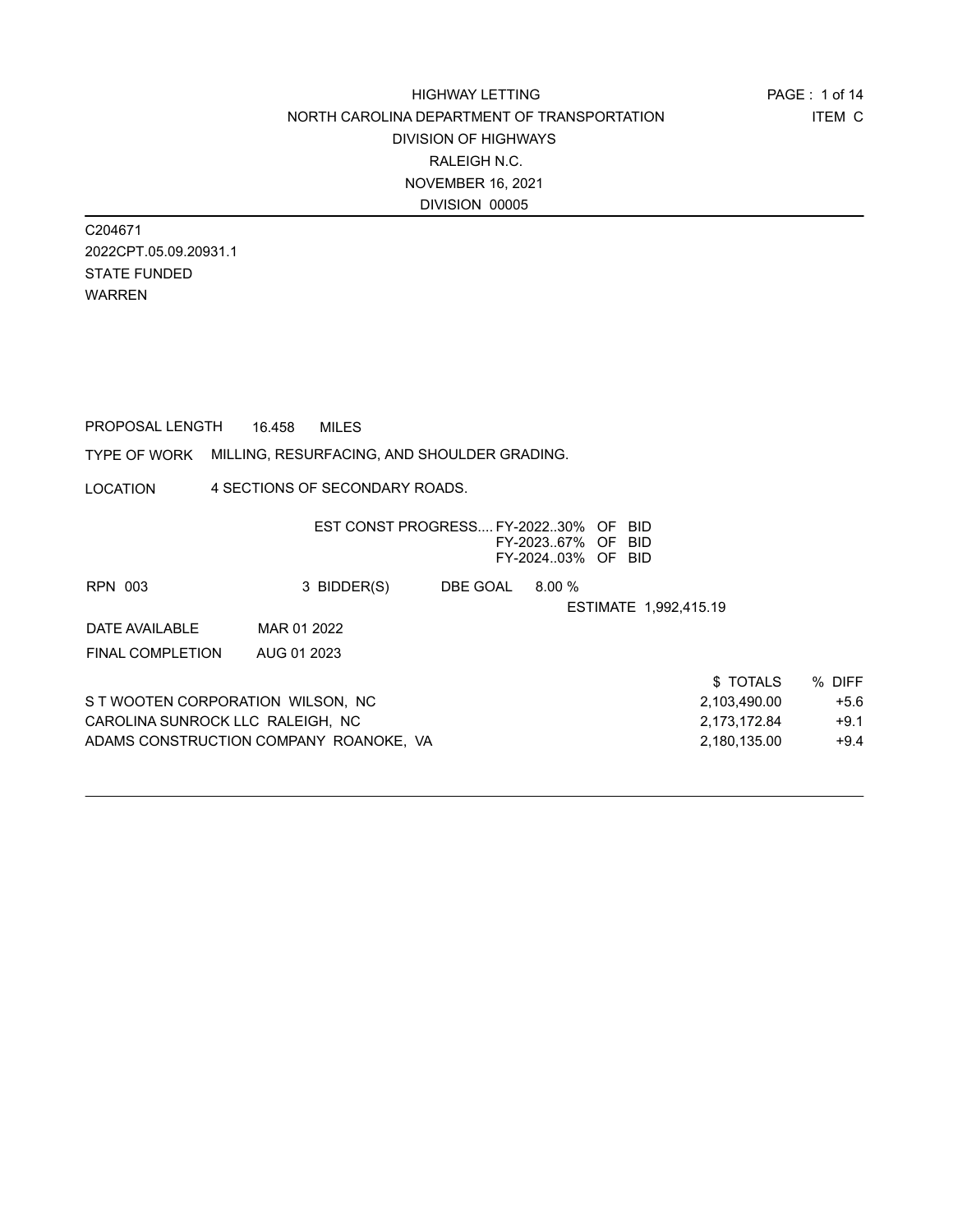C204670 2022CPT.05.10.20911.1, 2022CPT.05.10.20912.1 STATE FUNDED VANCE

PROPOSAL LENGTH 21.364 MILES

TYPE OF WORK MILLING, RESURFACING, AND SHOULDER GRADING.

LOCATION 16 SECTIONS OF SECONDARY ROADS.

|                                   |                                                   | EST CONST PROGRESS FY-202229% OF | FY-202365% OF BID<br>FY-202406% OF BID | -BID.                 |              |        |
|-----------------------------------|---------------------------------------------------|----------------------------------|----------------------------------------|-----------------------|--------------|--------|
| <b>RPN 004</b>                    | 2 BIDDER(S)                                       | DBE GOAL                         | 8.00%                                  |                       |              |        |
|                                   |                                                   |                                  |                                        | ESTIMATE 2,617,291.11 |              |        |
| DATE AVAILABLE                    | MAR 01 2022                                       |                                  |                                        |                       |              |        |
| <b>INTER COMPLETION</b>           | AUG 12 2023 COMPLETE ALL WORK REQUIRED OF MAP #3. |                                  |                                        |                       |              |        |
| <b>FINAL COMPLETION</b>           | AUG 31 2023                                       |                                  |                                        |                       |              |        |
|                                   |                                                   |                                  |                                        |                       | \$TOTALS     | % DIFF |
| CAROLINA SUNROCK LLC RALEIGH, NC  |                                                   |                                  |                                        |                       | 2,747,761.53 | $+5.0$ |
| S T WOOTEN CORPORATION WILSON. NC |                                                   |                                  |                                        |                       | 2.783.205.00 | $+6.3$ |
|                                   |                                                   |                                  |                                        |                       |              |        |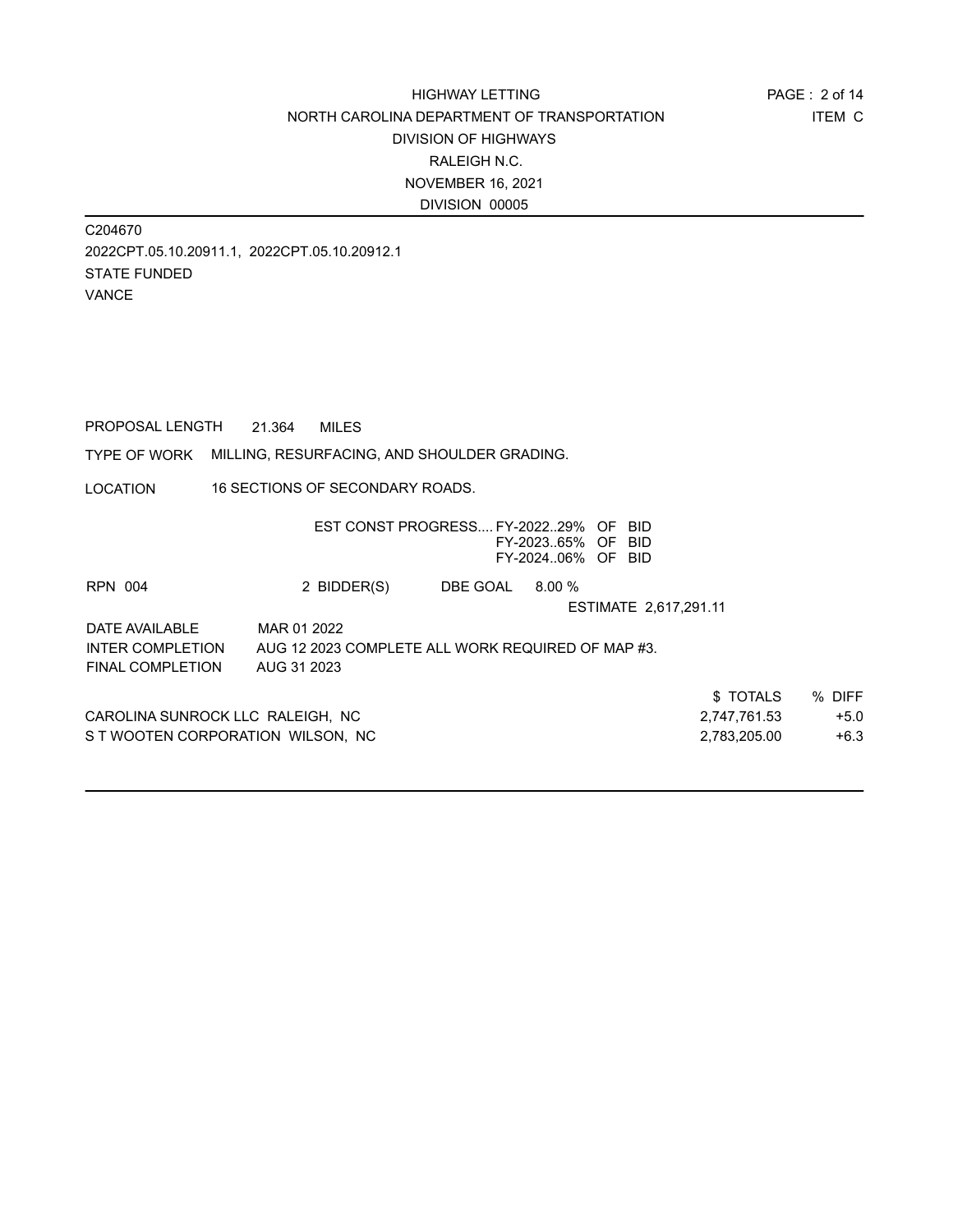C204674 2022CPT.05.12.20321.1, 2022CPT.05.12.20322.1, 2022CPT.07.18.20681, 2022CPT.07.19.20681 STATE FUNDED DURHAM, ORANGE

PROPOSAL LENGTH 16.577 MILES

TYPE OF WORK MILLING, RESURFACING AND SHOULDER GRADING.

LOCATION 35 SECTIONS OF SECONDARY ROADS.

| 2 BIDDER(S)                      | DBE GOAL | 8.00%                                         |              |                                                                                                         |
|----------------------------------|----------|-----------------------------------------------|--------------|---------------------------------------------------------------------------------------------------------|
|                                  |          |                                               |              |                                                                                                         |
| MAR 01 2022                      |          |                                               |              |                                                                                                         |
| SEP 29 2023                      |          |                                               |              |                                                                                                         |
|                                  |          |                                               | \$TOTALS     | % DIFF                                                                                                  |
|                                  |          |                                               | 3,308,745.60 | $-1.7$                                                                                                  |
| CAROLINA SUNROCK LLC RALEIGH, NC |          |                                               | 3,332,402.95 | $-1.0$                                                                                                  |
|                                  |          | FSC II LLC DBA FRED SMITH COMPANY RALEIGH, NC |              | EST CONST PROGRESS FY-202228% OF BID<br>FY-202364% OF BID<br>FY-202408% OF BID<br>ESTIMATE 3,366,371.80 |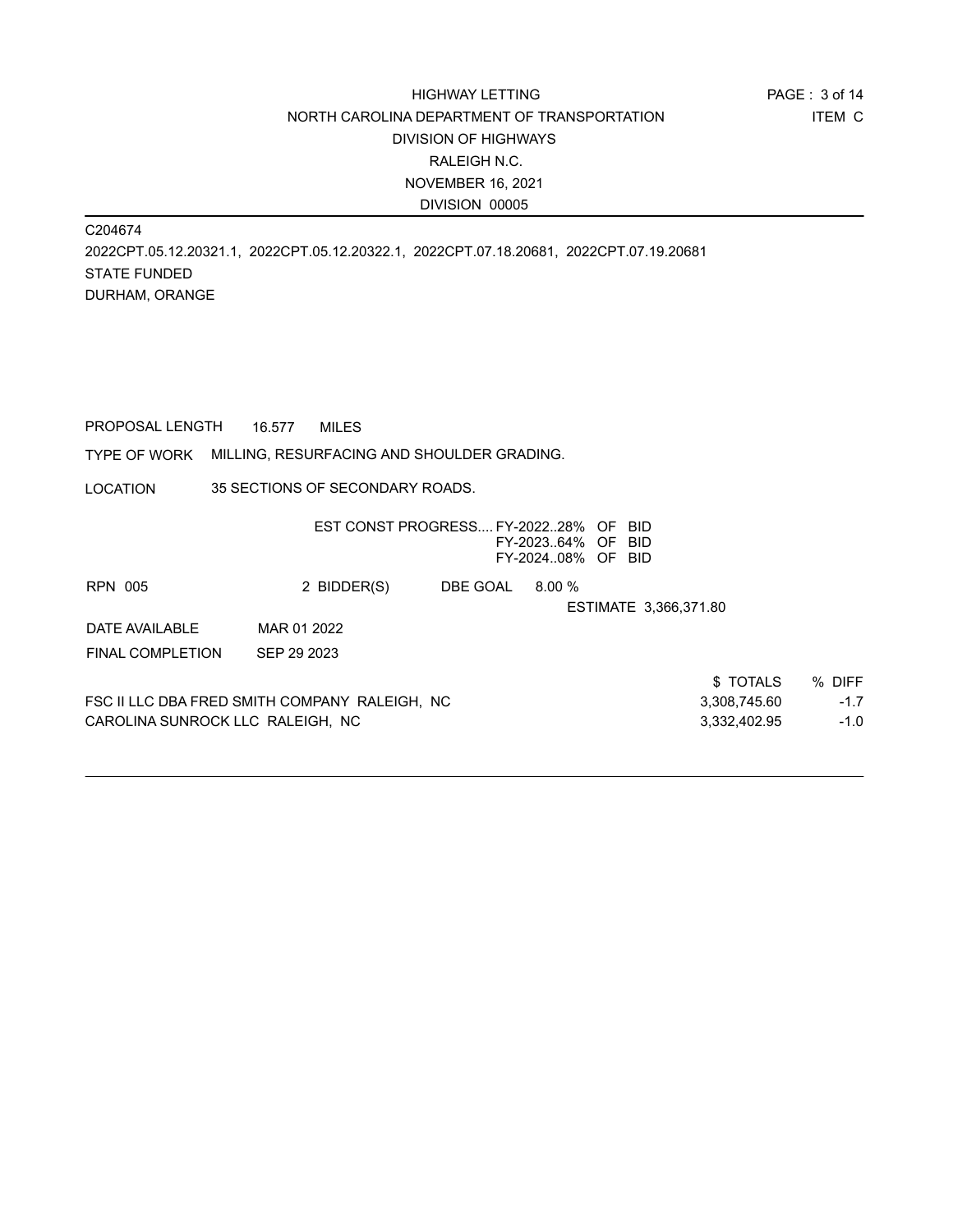C204404 39049.3.2 STPDA-0401(300) CUMBERLAND U-4405A

LOCATION TYPE OF WORK GRADING, DRAINAGE, PAVING, SIGNALS, AND STRUCTURE. PROPOSAL LENGTH 2.102 MILES US-401 FROM OLD RAEFORD RD TO EAST OF NC-162 (BUNCE RD). EST CONST PROGRESS.... FY-2022..21% OF BID FY-2023..41% OF BID FY-2024..33% OF BID FY-2025..05% OF BID RPN 002 2 BIDDER(S) DBE GOAL 10.00 % ESTIMATE 30,223,005.00 DATE AVAILABLE FEB 01 2022 \$ TOTALS % DIFF HIGHLAND PAVING CO LLC FAYETTEVILLE, NC  $35,761,000.79$  +18.3 BARNHILL CONTRACTING CO ROCKY MOUNT, NC  $44.417,137.85$   $+47.0$ INTER COMPLETION OCT 15 2024 COMPLETE ALL WORK EXCEPT PLANTING, REFORESTATION OR PERMANENT VEGETATION ESTABLISHMENT FINAL COMPLETION APR 13 2025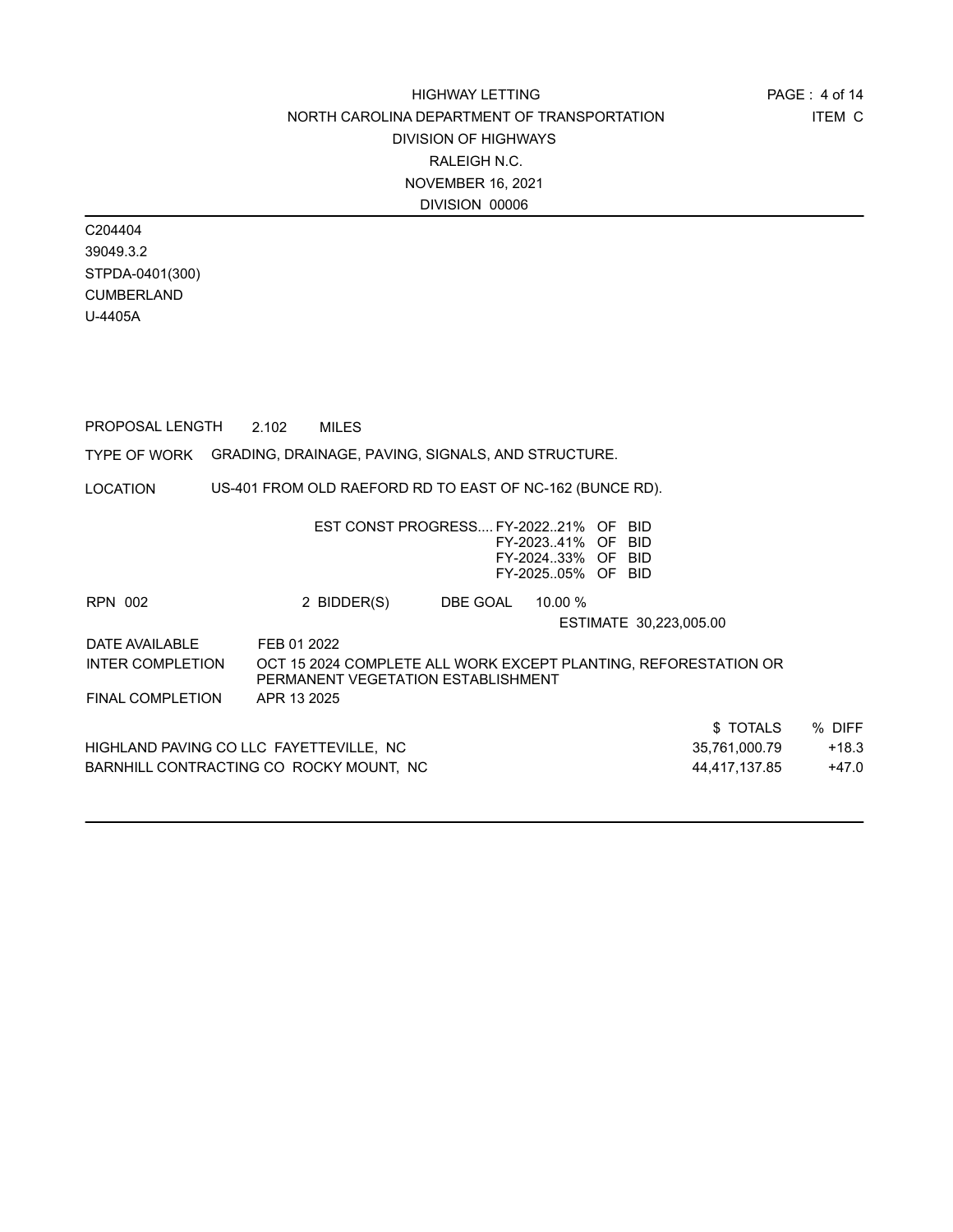PAGE : 5 of 14 ITEM C \*RELET FROM JUN 18 2019

\* C204665 54034.3.2 STATE FUNDED GUILFORD U-5754

PROPOSAL LENGTH 1.018 MILES

TYPE OF WORK GRADING, PAVING, AND DRAINAGE.

LOCATION US-29/US-70/US-220 (O'HENRY BLVD) FROM I-40/I-85 BUS TO SOUTH OF FLORIDA ST IN GREENSBORO.

#### EST CONST PROGRESS.... FY-2022..69% OF BID FY-2023..31% OF BID

RPN 006 3 BIDDER(S) DBE GOAL 8.00 % ESTIMATE 4,473,285.40 DATE AVAILABLE MAR 15 2022 \$ TOTALS % DIFF BRANCH CIVIL INC ROANOKE, VA 5,144,885.00 +15.0 INTER COMPLETION SEP 15 2022 COMPLETE ALL WORK EXCEPT PLANTING, REFORESTATION OR PERMANENT VEGETATION ESTABLISHMENT FINAL COMPLETION MAR 14 2023

BOGGS CONTRACTING INC MONROE, NC 6,320,046.70 +18.9 APAC ATLANTIC INC THOMPSON ARTHUR DIVISION GREENSBORO, NC 6,353,747.43 +42.0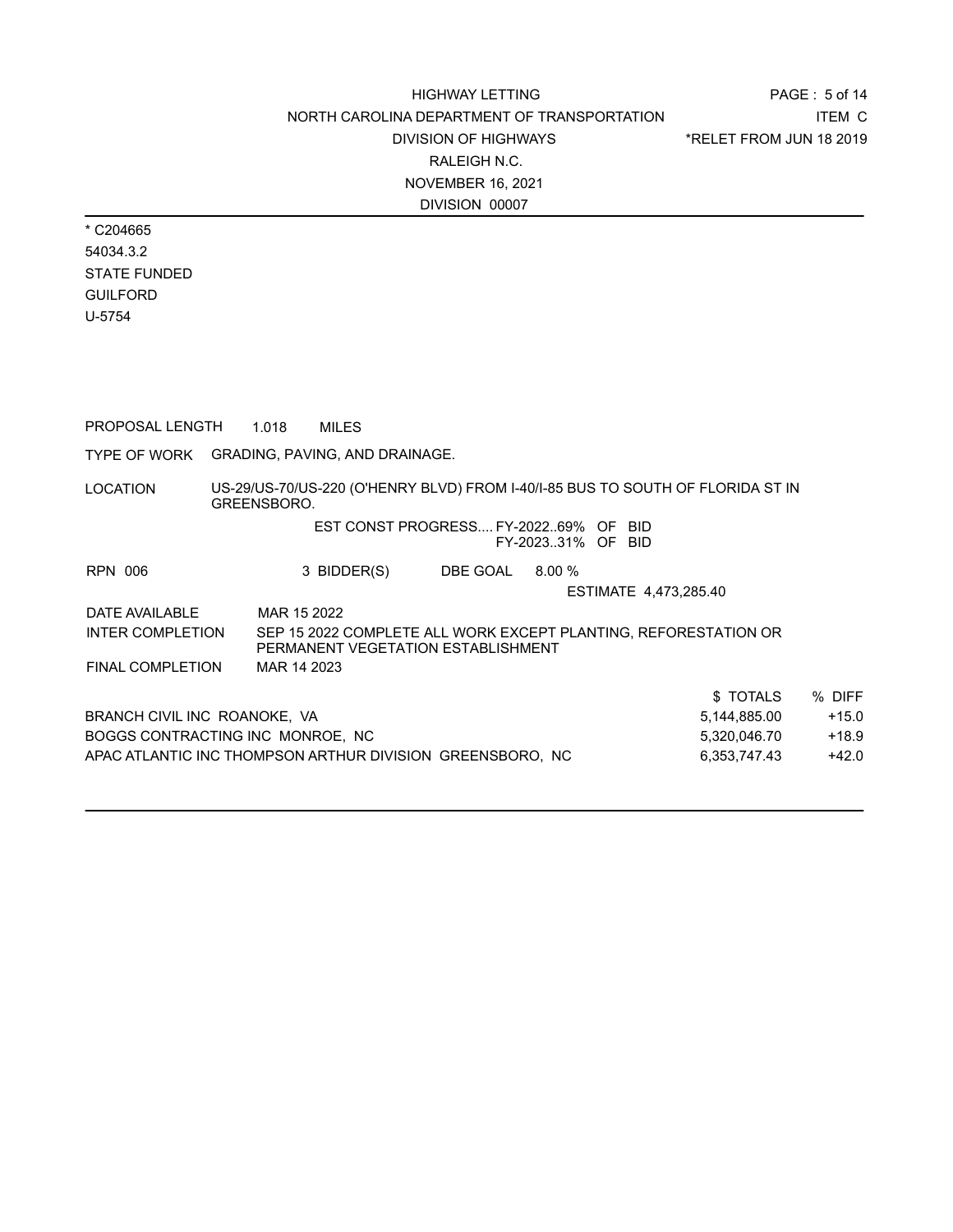# **RELET SUMMARY PAGE**

MARCH 19 2019 LETTING

54034.3.1 NHP-0029(065) **GUILFORD** U-5754 RPN 009

GRADING, PAVING, AND DRAINAGE.

| DATE AVAILABLE          | APR 29 2019 |
|-------------------------|-------------|
| <b>FINAL COMPLETION</b> | APR 12 2020 |

ENGINEER'S ESTIMATE \$

\$ TOTALS % DIFF

NO BIDS

JUNE 18, 2019 LETTING

54034.3.1 NHP-0029(065) **GUILFORD** U-5754 RPN 008

GRADING, PAVING, AND DRAINAGE.

DATE AVAILABLE JUL 29 2019<br>FINAL COMPLETION MAY 29 2020 FINAL COMPLETION

|                                                           | ENGINEER'S ESTIMATE<br>\$3,205,961.94 |                    |
|-----------------------------------------------------------|---------------------------------------|--------------------|
| APAC-ATLANTIC INC THOMPSON ARTHUR DIVISION GREENSBORO. NC | \$ TOTALS<br>6.555.737.40             | % DIFF<br>$+104.5$ |

#### NOVEMBER 16, 2021 LETTING

54034.3.2 STATE FUNDED GUILFORD U-5754 RPN 006

GRADING, PAVING, AND DRAINAGE.

| DATE AVAILABLE   | MAR 15 2022 |
|------------------|-------------|
| FINAL COMPLETION | MAR 14 2023 |

|                                                                                                                               | ENGINEER'S ESTIMATE<br>\$4.473.285.40                                                                |
|-------------------------------------------------------------------------------------------------------------------------------|------------------------------------------------------------------------------------------------------|
| BRANCH CIVIL INC ROANOKE, VA<br>BOGGS CONTRACTING INC MONROE, NC<br>APAC-ATLANTIC INC THOMPSON ARTHUR DIVISION GREENSBORO. NC | % DIFF<br>\$ TOTALS<br>$+15.0$<br>5.144.885.00<br>$+18.9$<br>5.320.046.70<br>$+42.0$<br>6.353.747.43 |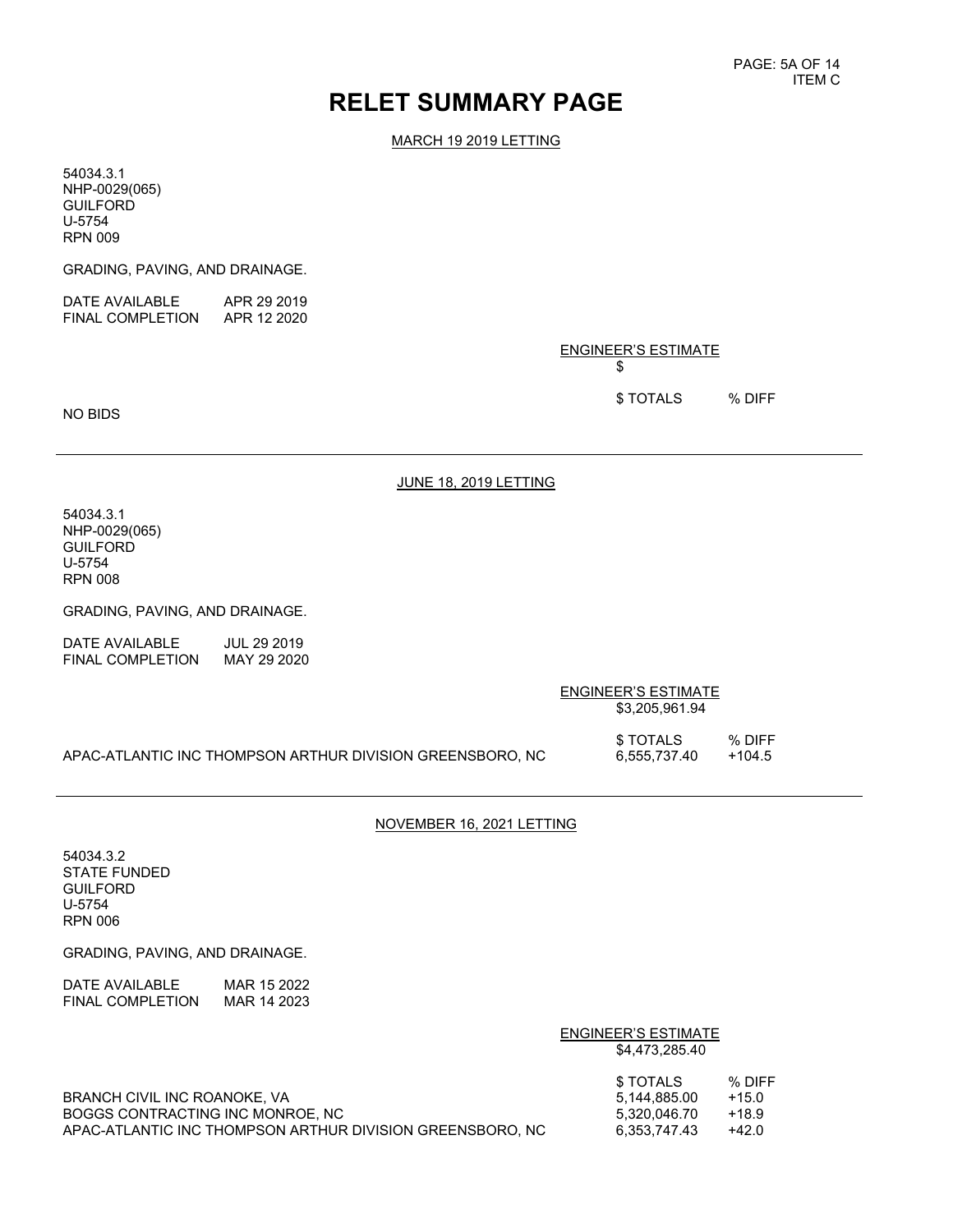C204660 45892.3.3 NHPIM-0073(054) RICHMOND I-5946B

PROPOSAL LENGTH 6.895 MILES

#### TYPE OF WORK PAVEMENT REHABILITATION AND BRIDGE REHABILITATION.

LOCATION I-73/I-74 FROM SR-1455 (FIRE TOWER ROAD) TO MONTGOMERY COUNTY LINE.

| 3 BIDDER(S)                      | DBE GOAL | 6.00%                                                                                    |                                                           |                       |
|----------------------------------|----------|------------------------------------------------------------------------------------------|-----------------------------------------------------------|-----------------------|
|                                  |          |                                                                                          |                                                           |                       |
| JAN 04 2022                      |          |                                                                                          |                                                           |                       |
| NOV 15 2022                      |          |                                                                                          |                                                           |                       |
|                                  |          |                                                                                          | \$TOTALS                                                  | % DIFF                |
|                                  |          |                                                                                          | 5,923,379.83                                              | $-10.8$               |
| BOGGS CONTRACTING INC MONROE, NC |          |                                                                                          | 5,997,503.70                                              | $-9.7$                |
|                                  |          |                                                                                          | 6,320,310.54                                              | $-4.9$                |
|                                  |          | FSC II LLC DBA FRED SMITH COMPANY RALEIGH, NC<br>BARNHILL CONTRACTING CO ROCKY MOUNT, NC | EST CONST PROGRESS FY-202275% OF BID<br>FY-202325% OF BID | ESTIMATE 6.643.643.30 |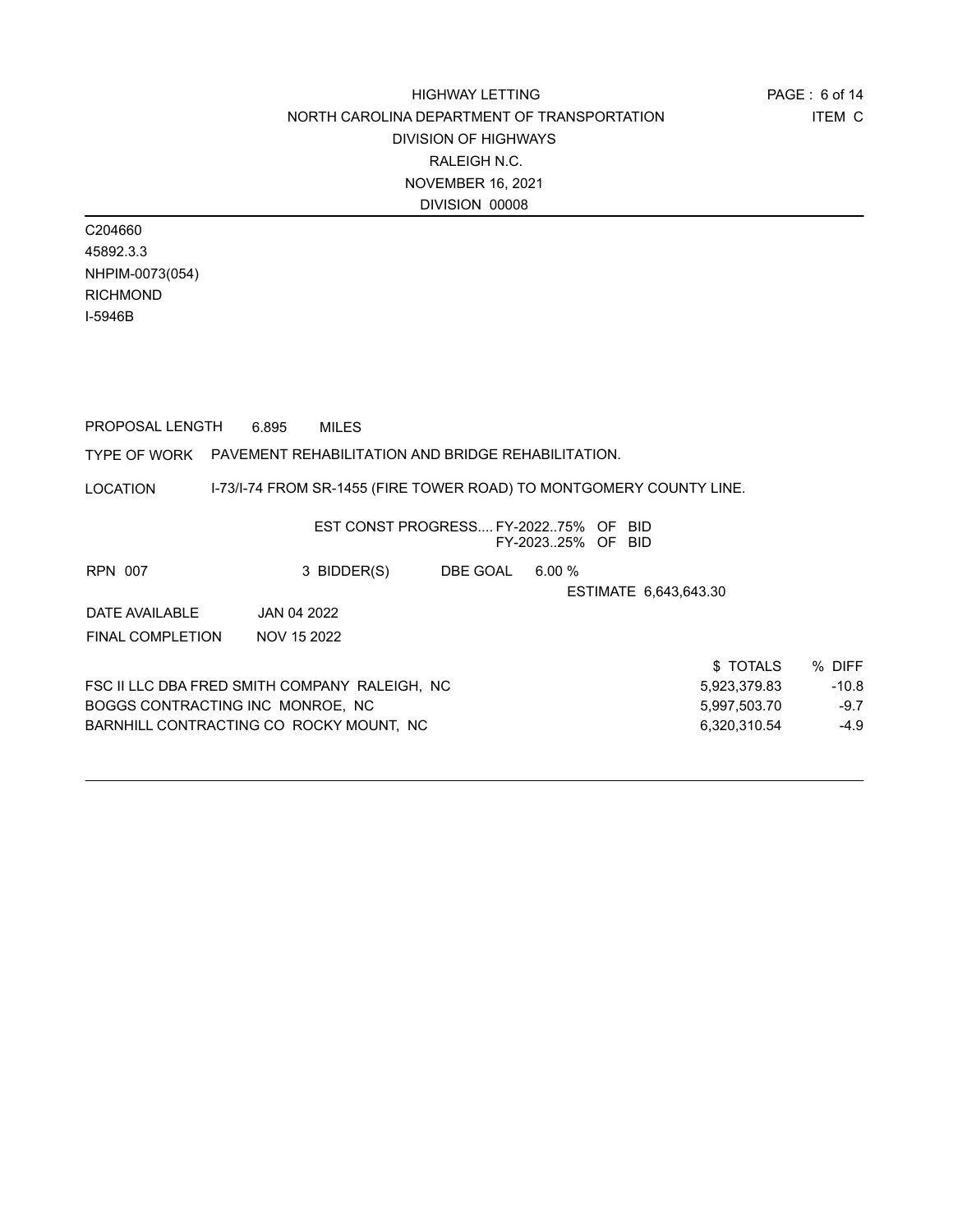C204551 49073.3.1 0022015 MOORE BR-0035

PROPOSAL LENGTH 0.326 MILES

TYPE OF WORK GRADING, DRAINAGE, PAVING, AND CULVERT.

LOCATION BRIDGE #24 OVER NICK'S CREEK ON NC-22.

|                         | EST CONST PROGRESS FY-202237% OF BID          |          | FY-202355% OF BID<br>FY-202408% OF BID |                                                                 |         |
|-------------------------|-----------------------------------------------|----------|----------------------------------------|-----------------------------------------------------------------|---------|
| <b>RPN 008</b>          | 3 BIDDER(S)                                   | DBE GOAL | 7.00 %                                 |                                                                 |         |
|                         |                                               |          |                                        | ESTIMATE 2.740.890.10                                           |         |
| DATE AVAILABLE          | JAN 04 2022                                   |          |                                        |                                                                 |         |
| <b>INTER COMPLETION</b> | PERMANENT VEGETATION ESTABLISHMENT            |          |                                        | OCT 15 2023 COMPLETE ALL WORK EXCEPT PLANTING, REFORESTATION OR |         |
| <b>FINAL COMPLETION</b> | APR 13 2024                                   |          |                                        |                                                                 |         |
|                         |                                               |          |                                        | \$TOTALS                                                        | % DIFF  |
|                         | TRIANGLE GRADING & PAVING INC BURLINGTON, NC  |          |                                        | 3,586,900.00                                                    | $+30.9$ |
|                         | FSC II LLC DBA FRED SMITH COMPANY RALEIGH, NC |          |                                        | 3,784,905.75                                                    | $+38.1$ |
|                         | CIVIL WORKS CONTRACTING LLC WILMINGTON, NC    |          |                                        | 3,886,032.10                                                    | $+41.8$ |
|                         |                                               |          |                                        |                                                                 |         |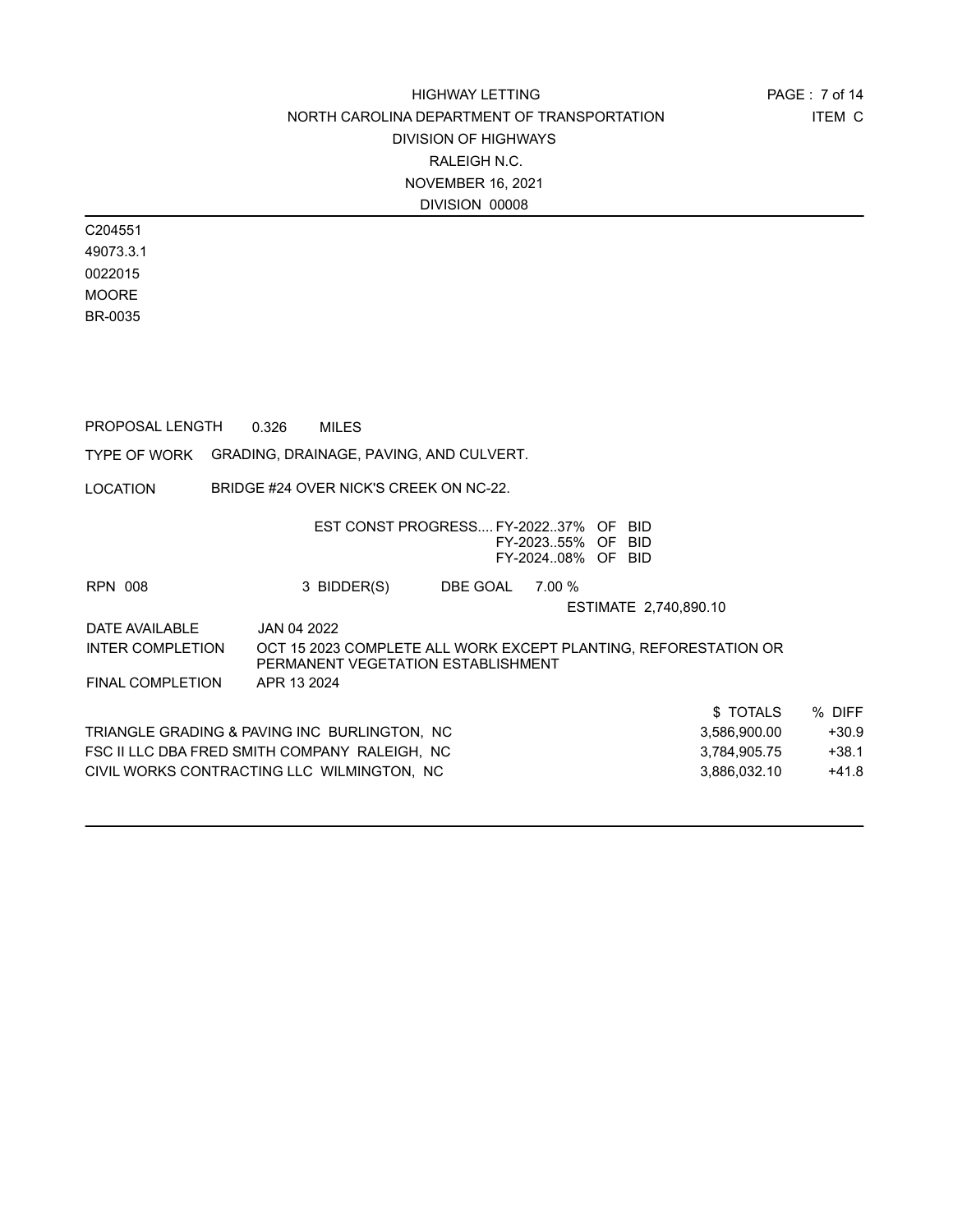C204680 2022CPT.08.06.10761, 2022CPT.08.06.20761 STATE FUNDED RANDOLPH

PROPOSAL LENGTH 16.650 MILES

#### TYPE OF WORK MILLING, RESURFACING, AND SHOULDER RECONSTRUCTION.

LOCATION 1 SECTION US-220 BUS, 2 SECTIONS NC-22, 2 SECTIONS NC-42 E, 1 SECTION NC-159, AND 4 SECTIONS SECONDARY ROADS.

#### EST CONST PROGRESS.... FY-2022..29% OF BID FY-2023..71% OF BID

| <b>RPN 009</b>          | 5 BIDDER(S)                                                    | DBE GOAL | $6.00 \%$             |              |         |
|-------------------------|----------------------------------------------------------------|----------|-----------------------|--------------|---------|
|                         |                                                                |          | ESTIMATE 3,245,693.15 |              |         |
| DATE AVAILABLE          | MAR 16 2022                                                    |          |                       |              |         |
| <b>INTER COMPLETION</b> | MAY 16 2022 COMPLETE ALL WORK REQUIRED OF MAP #4               |          |                       |              |         |
| FINAL COMPLETION        | <b>JUN 30 2023</b>                                             |          |                       |              |         |
|                         |                                                                |          |                       | \$TOTALS     | % DIFF  |
|                         | SHARPE BROTHERS A DIVISION OF VECELLIO & GROGAN INC GREENSBOR( |          |                       | 2,734,028.05 | $-15.8$ |
|                         | APAC ATI ANTIC INC THOMPSON ARTHUR DIVISION, GREENSRORO, NC.   |          |                       | 2 788 883 93 | $-14.1$ |

| ONAN'T E DNUTHENO A DIVIOIUI UF VEUELLIU & UNUUAII IIIU. UNEEIIODUNI | 2.734.020.00 | -10.0   |
|----------------------------------------------------------------------|--------------|---------|
| APAC ATLANTIC INC THOMPSON ARTHUR DIVISION GREENSBORO. NC            | 2.788.883.93 | $-14.1$ |
| FSC II LLC DBA FRED SMITH COMPANY RALEIGH. NC                        | 2.913.234.03 | $-10.2$ |
| BLYTHE CONSTRUCTION INC CHARLOTTE. NC                                | 2.925.717.30 | $-9.9$  |
| BOGGS CONTRACTING INC MONROE. NC                                     | 2.957.698.08 | $-8.9$  |
|                                                                      |              |         |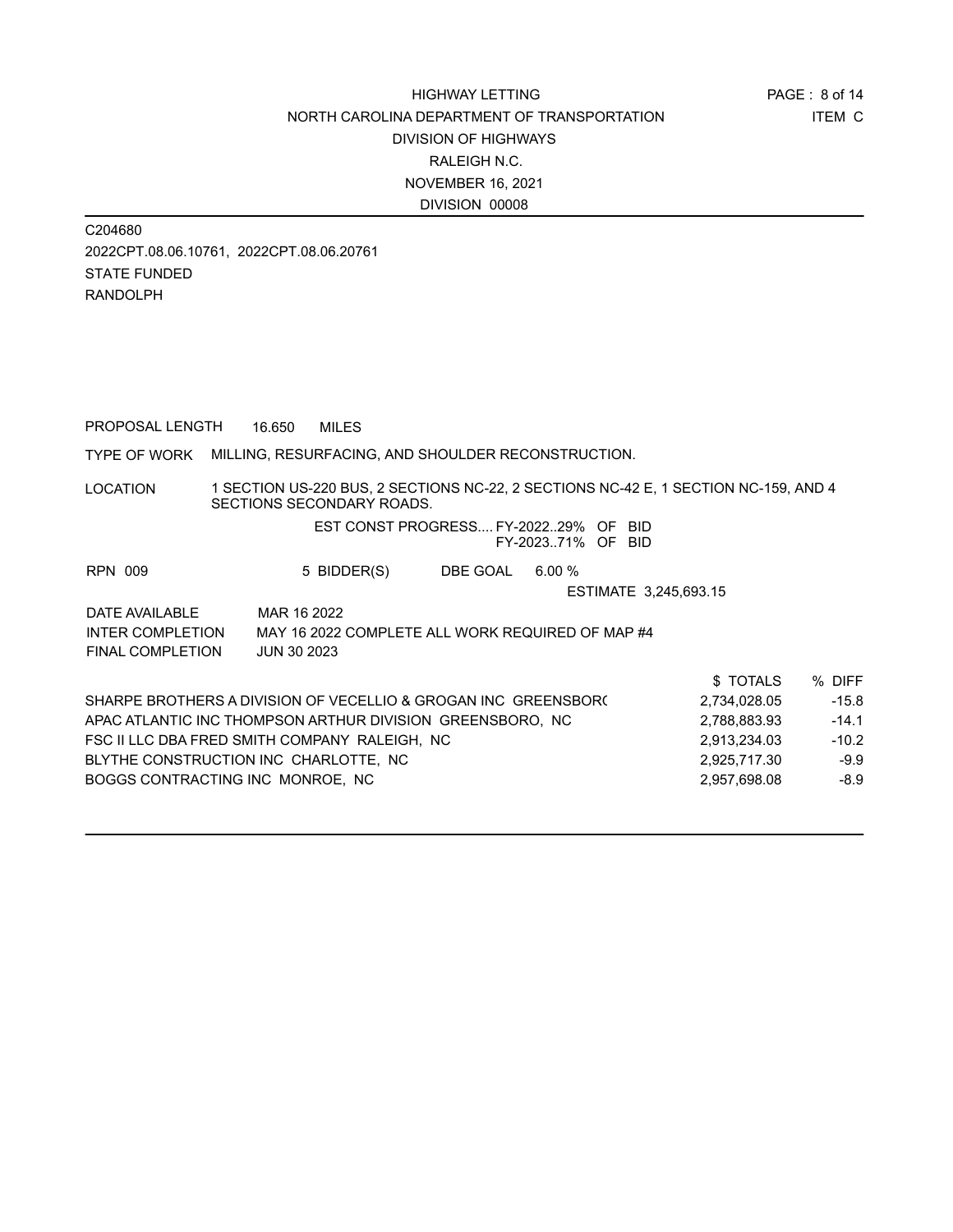C204677 2022CPT.08.11.10631, 2022CPT.08.11.20631 STATE FUNDED MOORE

PROPOSAL LENGTH 30.893 MILES

TYPE OF WORK MILLING AND RESURFACING.

LOCATION 1 SECTION OF US-15/501, 1 SECTION NC-24/27, AND 18 SECTIONS OF SECONDARY ROADS.

|                                   | EST CONST PROGRESS FY-202229% OF BID          |          | FY-202371% OF BID |                       |         |
|-----------------------------------|-----------------------------------------------|----------|-------------------|-----------------------|---------|
| <b>RPN 010</b>                    | 2 BIDDER(S)                                   | DBE GOAL | $8.00\%$          |                       |         |
|                                   |                                               |          |                   | ESTIMATE 3,823,269.78 |         |
| DATE AVAILABLE                    | MAR 16 2022                                   |          |                   |                       |         |
| <b>FINAL COMPLETION</b>           | <b>JUN 30 2023</b>                            |          |                   |                       |         |
|                                   |                                               |          |                   | \$TOTALS              | % DIFF  |
| S T WOOTEN CORPORATION WILSON, NC |                                               |          |                   | 4,171,690.00          | $+9.1$  |
|                                   | FSC II LLC DBA FRED SMITH COMPANY RALEIGH, NC |          |                   | 4,262,883.41          | $+11.5$ |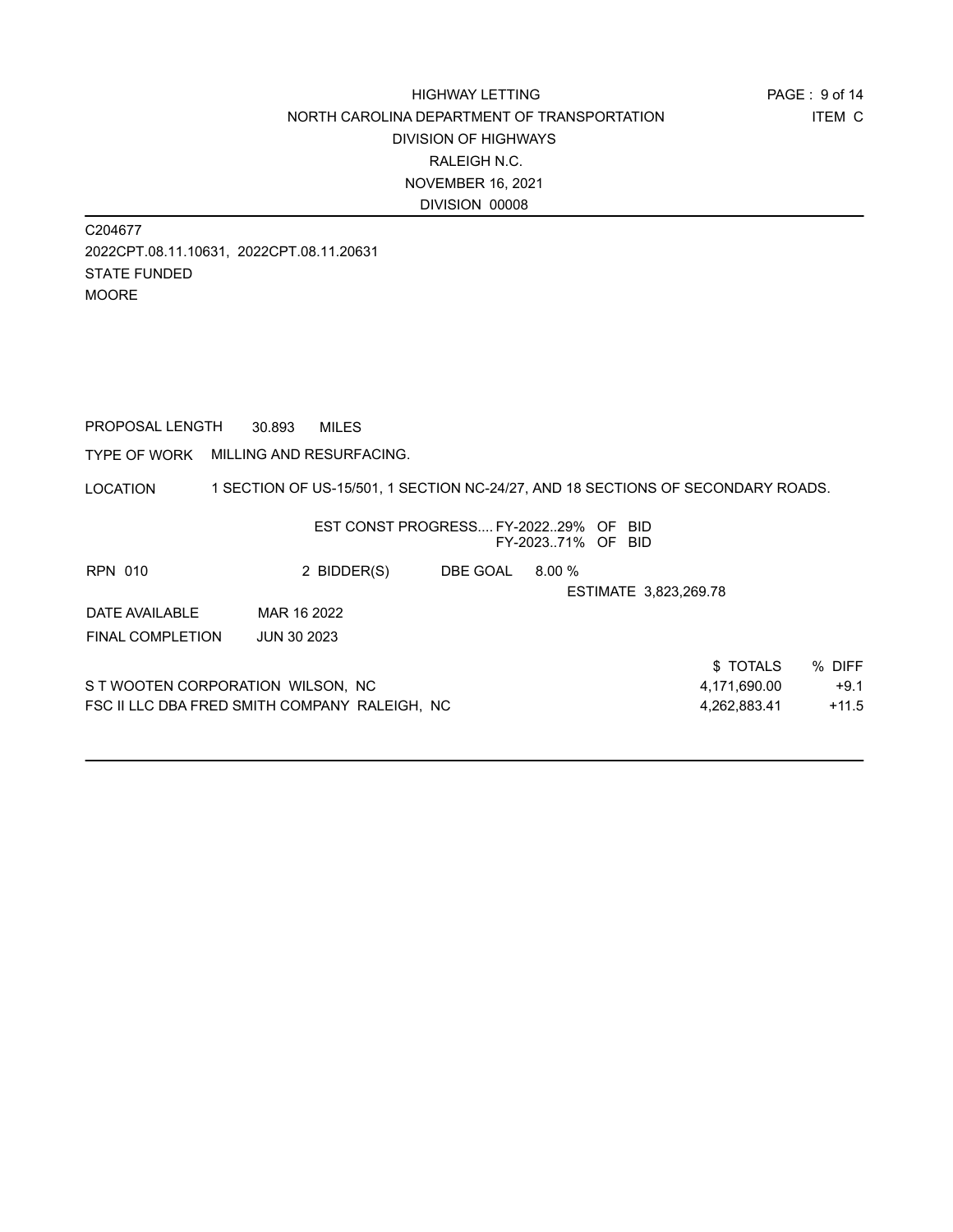C204676 2022CPT.08.12.10621, 2022CPT.08.12.20621, 34352.2.S2 STATE FUNDED MONTGOMERY

PROPOSAL LENGTH 11.172 MILES

#### TYPE OF WORK MILLING, RESURFACING, AND SHOULDER CONSTRUCTION.

LOCATION 1 SECTION US-220 ALT, 5 SECTIONS NC-24/27 BYPASS, 1 SECTION NC-109, 1 SECTION NC-731, AND 5 SECTIONS OF SECONDARY ROADS.

> EST CONST PROGRESS.... FY-2022..29% OF BID FY-2023..71% OF BID

| <b>RPN 011</b>                      | 2 BIDDER(S)                                                 | DBE GOAL | $8.00\%$ |                       |         |
|-------------------------------------|-------------------------------------------------------------|----------|----------|-----------------------|---------|
|                                     |                                                             |          |          | ESTIMATE 2,056,668.57 |         |
| DATE AVAILABLE                      | MAR 16 2022                                                 |          |          |                       |         |
| <b>INTER COMPLETION</b>             | AUG 08 2022 COMPLETE ALL WORK REQUIRED FOR MAPS #4, #5 & #6 |          |          |                       |         |
| <b>FINAL COMPLETION</b>             | <b>JUN 30 2023</b>                                          |          |          |                       |         |
|                                     |                                                             |          |          | \$TOTALS              | % DIFF  |
|                                     | FSC II LLC DBA FRED SMITH COMPANY RALEIGH, NC               |          |          | 2.373.114.27          | $+15.4$ |
| JT RUSSELL & SONS INC ALBEMARLE. NC |                                                             |          |          | 2,423,947.87          | $+17.9$ |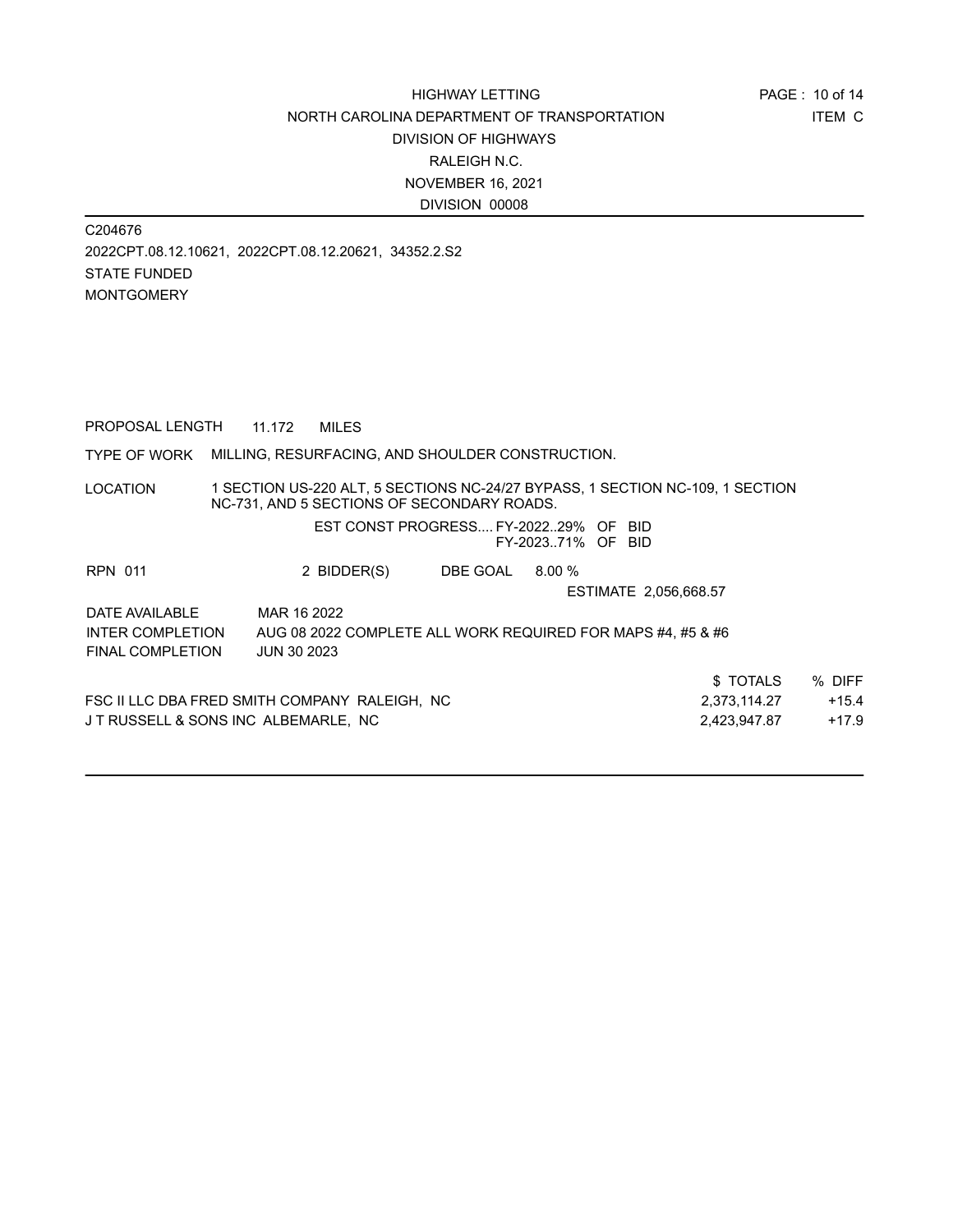C204679 2022CPT.08.13.20761 STATE FUNDED RANDOLPH

PROPOSAL LENGTH 22.310 MILES

#### TYPE OF WORK MILLING, RESURFACING, AND SHOULDER RECONSTRUCTION.

LOCATION 11 SECTIONS SECONDARY ROADS.

| EST CONST PROGRESS FY-202229% OF<br>-BID.<br>FY-202371% OF BID                 |                    |
|--------------------------------------------------------------------------------|--------------------|
| 5 BIDDER(S)<br>DBE GOAL<br>5.00%<br>RPN 012                                    |                    |
| ESTIMATE 3,508,366.00                                                          |                    |
| MAR 16 2022<br>DATE AVAILABLE                                                  |                    |
| <b>FINAL COMPLETION</b><br><b>JUN 30 2023</b>                                  |                    |
|                                                                                | \$TOTALS<br>% DIFF |
| SHARPE BROTHERS A DIVISION OF VECELLIO & GROGAN INC GREENSBORG<br>2.864.100.92 | $-18.4$            |
| FSC II LLC DBA FRED SMITH COMPANY RALEIGH, NC<br>2,916,824.40                  | $-16.9$            |
| BLYTHE CONSTRUCTION INC CHARLOTTE. NC<br>2.994.326.10                          | $-14.7$            |
| BOGGS CONTRACTING INC MONROE, NC<br>3,194,585.00                               | $-8.9$             |
| APAC ATLANTIC INC THOMPSON ARTHUR DIVISION GREENSBORO. NC<br>3,514,639.90      | $+0.2$             |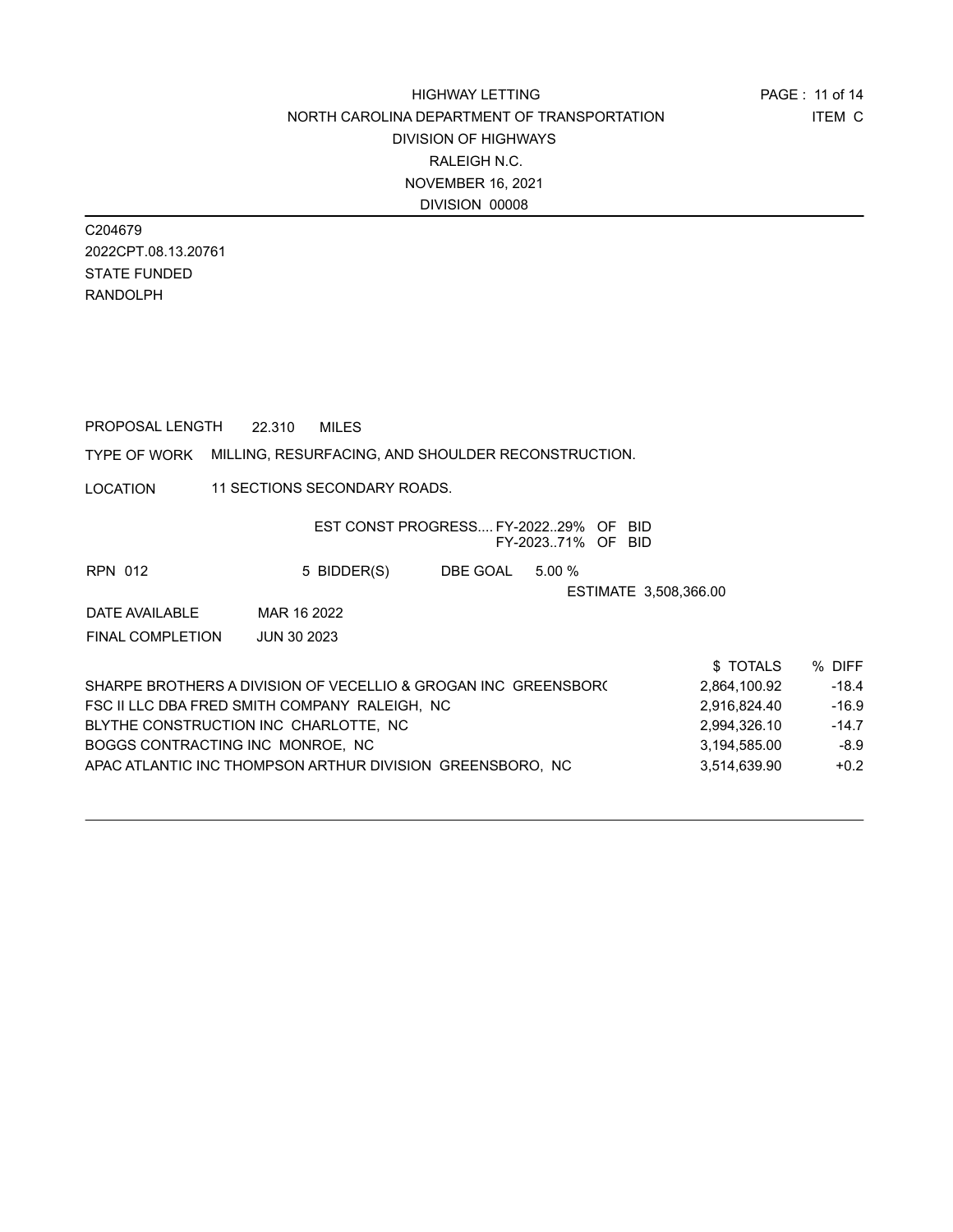C204678 2022CPT.09.07.10801, 2022CPT.09.08.20801 STATE FUNDED ROWAN

PROPOSAL LENGTH 34.826 MILES

TYPE OF WORK MILLING, RESURFACING, AND SHOULDER RECONSTRUCTION.

LOCATION 2 SECTIONS OF NC-152, 1 SECTION OF NC-153, AND 23 SECTIONS OF SECONDARY ROADS.

|                             |                                     |        | -BID<br>BID  |                                                                                                                                                            |
|-----------------------------|-------------------------------------|--------|--------------|------------------------------------------------------------------------------------------------------------------------------------------------------------|
| 2 BIDDER(S)                 | DBE GOAL                            | 7.00 % |              |                                                                                                                                                            |
|                             |                                     |        |              |                                                                                                                                                            |
| MAR 15 2022                 |                                     |        |              |                                                                                                                                                            |
|                             |                                     |        |              |                                                                                                                                                            |
| NOV 10 2023                 |                                     |        |              |                                                                                                                                                            |
|                             |                                     |        | \$TOTALS     | % DIFF                                                                                                                                                     |
| NJR GROUP INC ALBEMARLE, NC |                                     |        | 6,499,914.06 | $-0.9$                                                                                                                                                     |
|                             |                                     |        | 6.970.725.06 | $+6.3$                                                                                                                                                     |
|                             | JT RUSSELL & SONS INC ALBEMARLE, NC |        |              | EST CONST PROGRESS FY-202223% OF<br>FY-202364% OF<br>FY-202413% OF BID<br>ESTIMATE 6.559.322.39<br>AUG 09 2022 COMPLETE ALL WORK REQUIRED FOR MAPS #4 & #5 |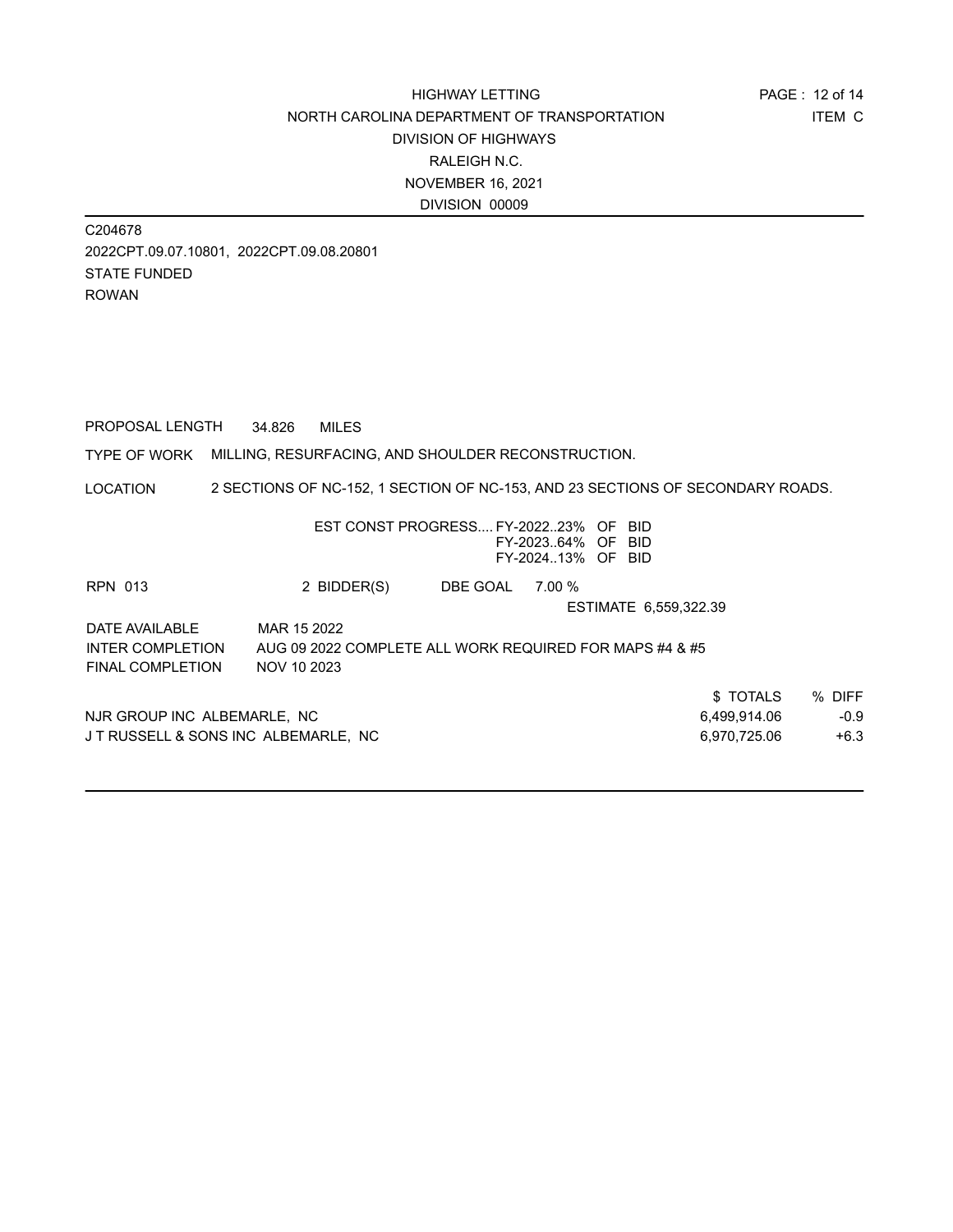C204355 37512.3.3 STATE FUNDED WATAUGA R-2566BA

PROPOSAL LENGTH 0.429 MILES

TYPE OF WORK GRADING, DRAINAGE, PAVING, SIGNALS, AND STRUCTURE.

LOCATION BRIDGE OVER WATAUGA RIVER AND LEFT TURN LANE AT SR-1112 (BROADSTONE RD) ON NC-105 WITHIN R-2566B LIMITS.

|                                                         | $N_{\rm U}$ - $N_{\rm U}$ will move $N_{\rm U}$ - $\lambda_{\rm U}$ order inviting.                   |          |                                                             |                        |               |         |
|---------------------------------------------------------|-------------------------------------------------------------------------------------------------------|----------|-------------------------------------------------------------|------------------------|---------------|---------|
|                                                         | EST CONST PROGRESS FY-202223% OF BID                                                                  |          | FY-202342% OF BID<br>FY-202429% OF BID<br>FY-202506% OF BID |                        |               |         |
| <b>RPN 014</b>                                          | 3 BIDDER(S)                                                                                           | DBE GOAL | 3.00%                                                       |                        |               |         |
|                                                         |                                                                                                       |          |                                                             | ESTIMATE 15,626,563.20 |               |         |
| DATE AVAILABLE                                          | JAN 03 2022                                                                                           |          |                                                             |                        |               |         |
| <b>INTER COMPLETION</b>                                 | NOV 15 2024 COMPLETE ALL WORK EXCEPT PLANTING. REFORESTATION OR<br>PERMANENT VEGETATION ESTABLISHMENT |          |                                                             |                        |               |         |
| <b>FINAL COMPLETION</b>                                 | MAY 15 2025                                                                                           |          |                                                             |                        |               |         |
|                                                         |                                                                                                       |          |                                                             |                        | \$TOTALS      | % DIFF  |
| WRIGHT BROTHERS CONSTRUCTION COMPANY INC CHARLESTON, TN |                                                                                                       |          |                                                             | 20,238,196.05          | $+29.5$       |         |
|                                                         | JAMES R VANNOY & SONS CONSTRUCTION COMPANY INC JEFFERSON, NC                                          |          |                                                             |                        | 22,644,950.20 | $+44.9$ |
|                                                         | W C ENGLISH INCORPORATED LYNCHBURG. VA                                                                |          |                                                             |                        | 23.950.160.54 | $+53.3$ |
|                                                         |                                                                                                       |          |                                                             |                        |               |         |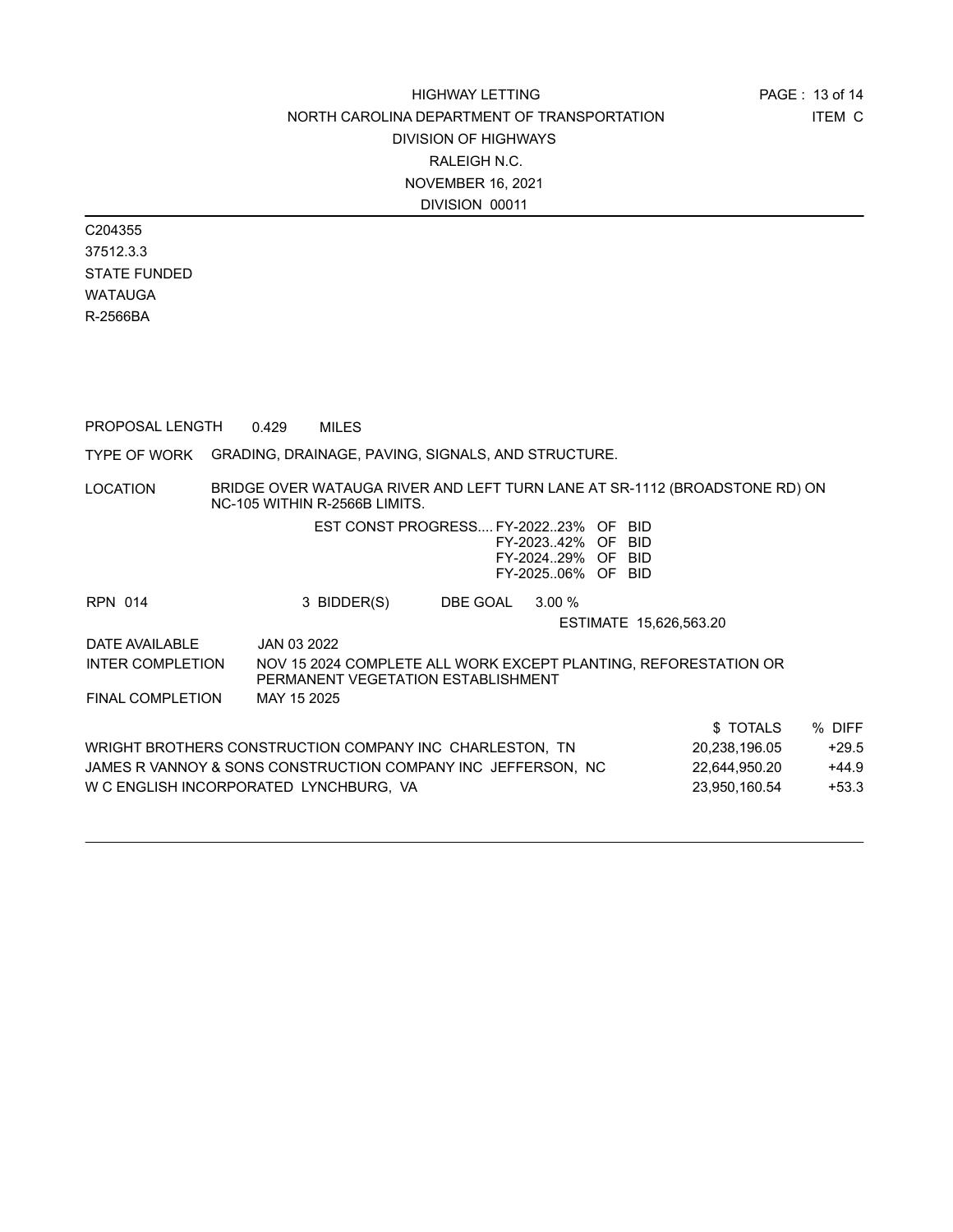PAGE : 14 of 14 ITEM C \*RELET FROM SEP 21 2021

\* C204682 49071.3.1 STATE FUNDED ASHE BR-0002

LOCATION TYPE OF WORK GRADING, DRAINAGE, PAVING, AND STRUCTURE. PROPOSAL LENGTH 0.330 MILES BRIDGE #40008 ON NC-194 OVER NORTH FORK NEW RIVER. EST CONST PROGRESS.... FY-2022..29% OF BID FY-2023..50% OF BID FY-2024..21% OF BID RPN 015 2 BIDDER(S) DBE GOAL 3.00 % ESTIMATE 7,709,544.98 DATE AVAILABLE JAN 03 2022 \$ TOTALS % DIFF JAMES R VANNOY & SONS CONSTRUCTION COMPANY INC JEFFERSON, NC 8,279,726.67 +7.4 CATON CONSTRUCTION GROUP INC CHARLOTTESVILLE, VA  $8,721,454.26 +13.1$ INTER COMPLETION MAY 01 2024 COMPLETE ALL WORK EXCEPT PLANTING, REFORESTATION OR PERMANENET VEGETATION ESTABLISHMENT FINAL COMPLETION OCT 28 2024 ESTIMATE TOTAL 94,586,329.97

LETTING TOTAL 105,736,932.77 +11.8